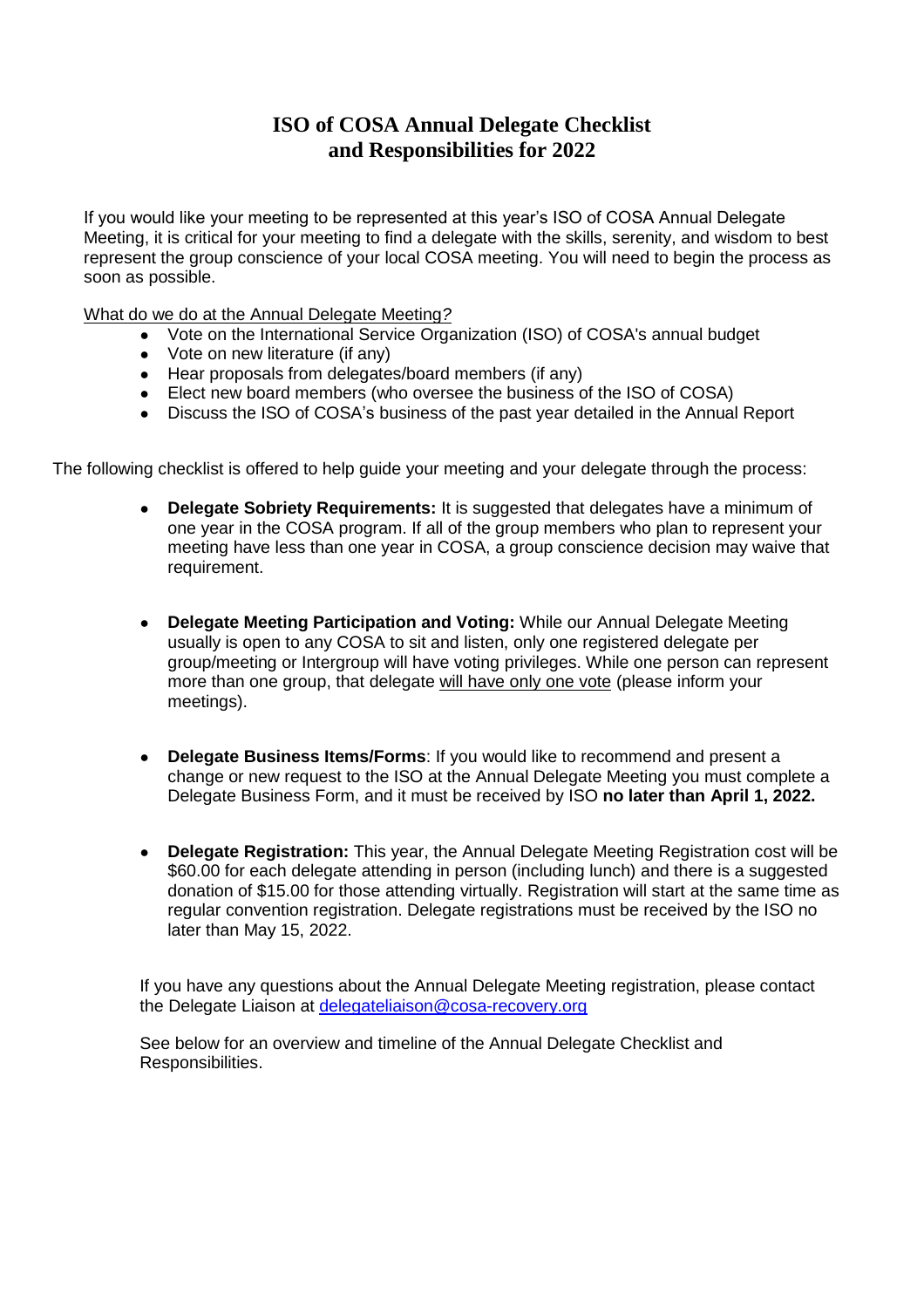| Who                                     | What                                                                                                                                                                                                                                                                                                                                                                                                                                                                                                                                                                                                                                                                                                                          | When               |                                                                                                                                           |  |  |
|-----------------------------------------|-------------------------------------------------------------------------------------------------------------------------------------------------------------------------------------------------------------------------------------------------------------------------------------------------------------------------------------------------------------------------------------------------------------------------------------------------------------------------------------------------------------------------------------------------------------------------------------------------------------------------------------------------------------------------------------------------------------------------------|--------------------|-------------------------------------------------------------------------------------------------------------------------------------------|--|--|
| Your<br>local<br><b>COSA</b><br>meeting | All groups are encouraged to have a year-round delegate<br>from their local meetings to be of service at this year's Annual<br>Delegate Meeting in May. Some meetings set aside Seventh<br>Tradition collections for a "Delegate Fund" to help defray the<br>added expense a delegate may have in attending the Annual<br>Meeting.                                                                                                                                                                                                                                                                                                                                                                                            | ASAP               |                                                                                                                                           |  |  |
| Your<br>local<br><b>COSA</b><br>meeting | Make this Delegate Checklist and Responsibilities<br>available for COSA members to review.<br>Seek group conscience at your meeting to select a<br>delegate if you have not already done so.                                                                                                                                                                                                                                                                                                                                                                                                                                                                                                                                  | ASAP               |                                                                                                                                           |  |  |
| Your<br>delegate                        | <b>Attend Delegate Pre-Convention Videoconferences</b><br>These meetings last approximately one hour and will be held<br>via videoconference on Zoom using your computer, tablet, or<br>smartphone. The Zoom app is free to download. If you are not<br>able to use Zoom, you can call in using the number and<br>meeting ID provided by the Delegate Liaison.<br>The meetings help each delegate understand what occurs<br>before, during, and after our Annual Delegate Meeting.<br>Delegates also learn from the experience, strength and hope<br>shared by other delegates.<br>All sign in information for the delegate meetings is<br>available by emailing the Delegate Liaison at<br>delegateliaison@cosa-recovery.org | March-<br>May 2022 |                                                                                                                                           |  |  |
|                                         | Delegate meeting #1 of 3                                                                                                                                                                                                                                                                                                                                                                                                                                                                                                                                                                                                                                                                                                      |                    |                                                                                                                                           |  |  |
|                                         | Saturday, March 5,<br>2022<br>12:00 p.m. Pacific /<br>1:00 p.m. Mountain /<br>2:00 p.m. Central /<br>3:00 p.m. Eastern /<br>8:00 p.m. GMT                                                                                                                                                                                                                                                                                                                                                                                                                                                                                                                                                                                     | O<br>R             | Sunday, March 6,<br>2022<br>9:00 a.m. Pacific /<br>10:00 a.m. Mountain /<br>11:00 a.m. Central /<br>12:00 p.m. Eastern /<br>5:00 p.m. GMT |  |  |
|                                         | Delegate meeting #2 of 3                                                                                                                                                                                                                                                                                                                                                                                                                                                                                                                                                                                                                                                                                                      |                    |                                                                                                                                           |  |  |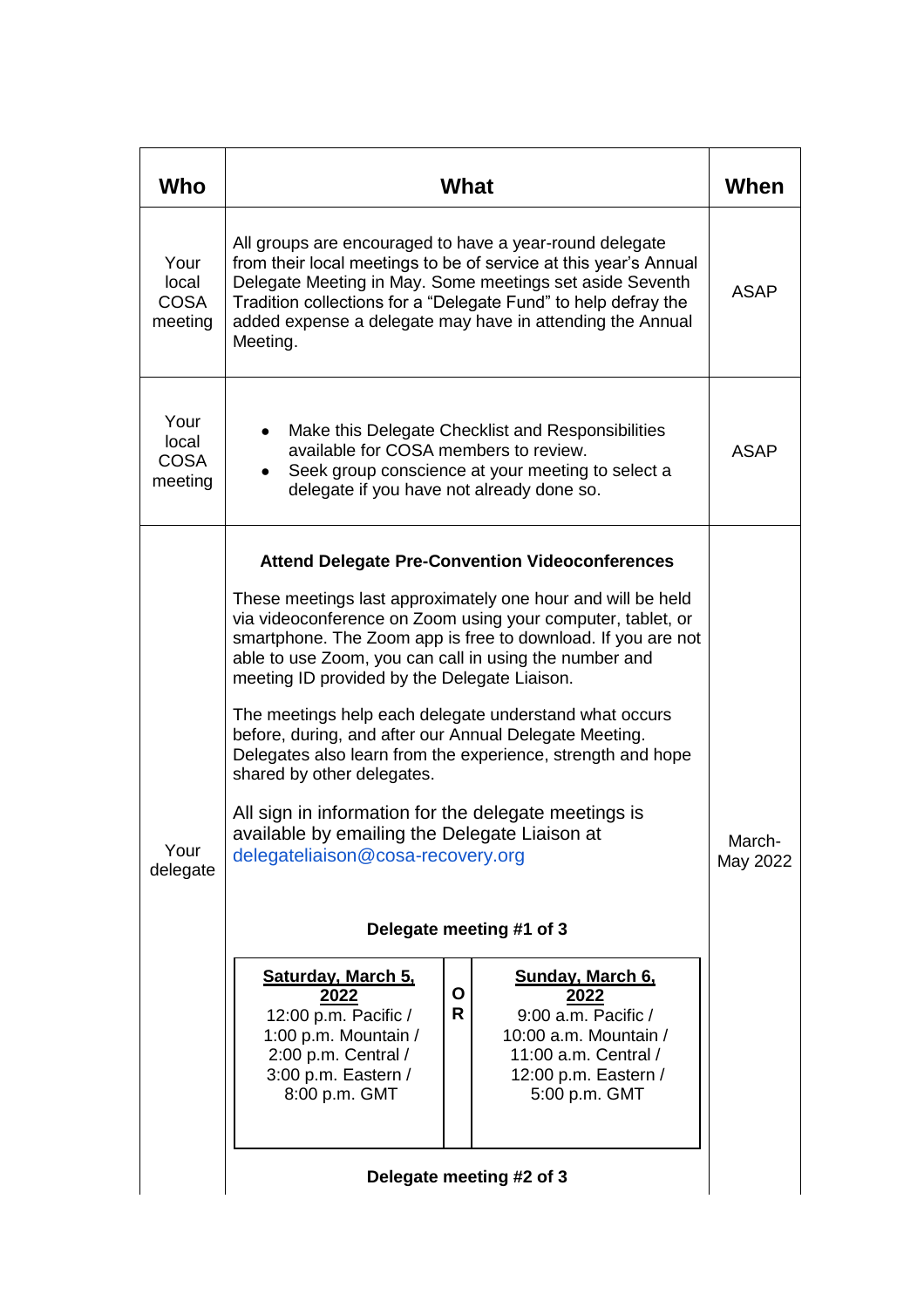|                                                                  | <b>Saturday, April 9,</b><br>2022<br>9:00 a.m. Pacific /<br>10:00 a.m. Mountain /<br>11:00 a.m. Central /<br>12:00 p.m. Eastern /<br>5:00 p.m. GMT                                                                                                                                        | <b>OR</b> | Sunday, April 10,<br>2022<br>12:00 p.m. Pacific /<br>1:00 p.m. Mountain /<br>2:00 p.m. Central /<br>3:00 p.m. Eastern /<br>8:00 p.m. GMT           |  |  |  |  |
|------------------------------------------------------------------|-------------------------------------------------------------------------------------------------------------------------------------------------------------------------------------------------------------------------------------------------------------------------------------------|-----------|----------------------------------------------------------------------------------------------------------------------------------------------------|--|--|--|--|
|                                                                  | Delegate meeting #3 of 3                                                                                                                                                                                                                                                                  |           |                                                                                                                                                    |  |  |  |  |
|                                                                  | Saturday, April 23,<br><u>2022</u><br>12:00 p.m. Pacific /<br>1:00 p.m. Mountain /<br>2:00 p.m. Central /<br>3:00 p.m. Eastern /<br>8:00 p.m. GMT                                                                                                                                         | <b>OR</b> | Sunday, April 24,<br><u> 2022</u><br>9:00 a.m. Pacific /<br>10:00 a.m. Mountain /<br>11:00 a.m. Central /<br>12:00 p.m. Eastern /<br>5:00 p.m. GMT |  |  |  |  |
|                                                                  | <b>Optional REFRESHER meeting</b>                                                                                                                                                                                                                                                         |           |                                                                                                                                                    |  |  |  |  |
|                                                                  | Saturday, May 7,<br><u> 2022</u><br>$9:00$ a.m. Pacific /<br>10:00 a.m. Mountain /<br>11:00 a.m. Central /<br>12:00 p.m. Eastern /<br>5:00 p.m. GMT                                                                                                                                       | <b>OR</b> | Sunday, May 22,<br><u> 2022</u><br>12:00 p.m. Pacific /<br>1:00 p.m. Mountain<br>/ 2:00 p.m. Central /<br>3:00 p.m. Eastern /<br>8:00 p.m. GMT     |  |  |  |  |
| Your<br>local<br><b>COSA</b><br>meeting<br>&<br>your<br>delegate | Complete a delegate <b>Business Item Form</b><br>(available on the website) for any business items that you<br>would like your Delegate to address on behalf of your group.<br>Email form to delegateliaison@cosa-recovery.org<br>Must be received by the ISO no later than April 1, 2022 |           |                                                                                                                                                    |  |  |  |  |